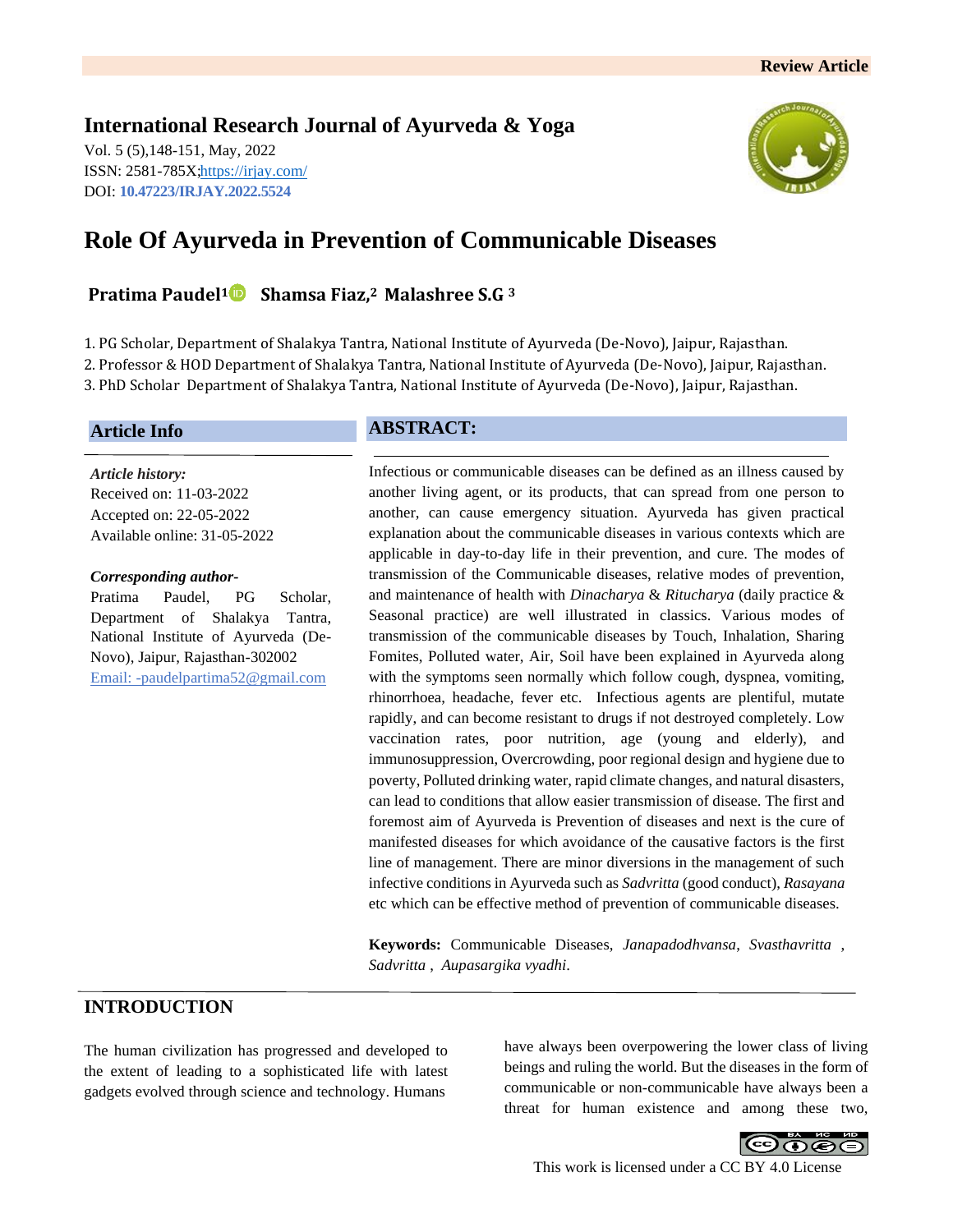communicable diseases often go out of control due to contagious infection and rapid transmission. At present, due to the biotechnology, it is possible to control many infectious diseases like tuberculosis, diphtheria, pertussis, tetanus etc. with the help of vaccinations and antimicrobial treatment, but the same is not effective against the emergence of a newer pathogen. For example, the current pandemic COVID-19, has taken lives of huge population even in developed countries with best health services. COVID-19 being a noble virus which is contagious and quickly spreads causing genetic mutation, the medical fraternity faced difficulty to control and manage it and therefore, the world has again looked back towards the traditional medicine and Ayurveda has emerged as a good substitute for prevention and control.

The Communicable diseases, epidemics and pandemics have been explained in Ayurveda as *Aupasargika roga*<sup>1</sup> , *Janapadodhvansa*<sup>2</sup> and *Maraka*<sup>3</sup> or *Janamara*<sup>4</sup> . Along with the explanation, the preventive measures and the treatment of those occurred are also well explained in Classics. When a disease is very fast spreading and difficult to control, *Sthana Parityaga*<sup>5</sup> (leaving the place or staying in self isolation) has been explained in Ayurveda as a measure to prevent the healthy individuals from getting infected. Various measures of *Vayu Shuddhi*, *Jala Shodhana* etc have been well explained to prevent the spread of Air-borne and Water-borne diseases respectively in community level while for personal health protection and prevention, the use of *Rasayana*<sup>6</sup> (for upliftment of *Ojas*<sup>7</sup> and thus *Vyadhikshamatva*<sup>8</sup>), Concept of *Dinacharya*<sup>9</sup> , *Ratricharya*, *Ritucharya*<sup>10</sup> , *Sadvritta*<sup>11</sup> , *Swasthavritta, Adharaneeya vega*<sup>12</sup> etc have been explained.

# **MATERIALS AND METHODS**

This Literary review is attempted to highlight and correlate the Preventive aspect of communicable diseases described in Ayurveda Classics and modern preventive measures.

#### **Communicable Diseases**

A communicable (or infectious) disease is an illness due to the transmission of a specific infectious agent (or its toxic products) from an infected person, animal or inanimate source to a susceptible host, either directly or indirectly.<sup>13</sup> They lead to around 14.7 million deaths worldwide (26% of global mortality) annually.<sup>14</sup> Overcrowding, poor regional design and hygiene due to poverty, polluted water, unsafe food, rapid climatic changes, and natural disasters, can lead to favorable conditions for easier transmission of disease. An infectious agent may be transmitted from its natural reservoir to a susceptible host in different ways such as- Direct (direct contact, Droplet spread) and Indirect (Airborne, Vehicle borne or Vector borne).

*Janapadodhvansa* refers to a similar scenario where a large population of a particular area is afflicted with similar set of symptoms and illness which is probably highly infectious or communicable. Contamination of *Vayu* (Air), *Jala* (Water), *Desha* (Soil or place) and *Kala* (Climatic changes/ seasonal) are considered as the very responsible factors for *Janapadodhvansha*. The main cause of *Janapadodhvansha* is said *Adharma*<sup>15</sup> which can be taken as a sin to self (*Pragnyaparadha* (committing some mistakes with ones knowledge) *, Vegasandharana*  (controlling the natural urges), not following *Dinacharya, Ratricharya, Ritucharya, Sadvritta* etc) or to others (*Dashavidha papakarma* to other persons or animals or to the planet i.e. improper waste management leading to pollution and thus leading to various diseases.). Pertaining to the large number of casualties, Acharya Sushruta and Acharya Bhela termed *Janapadodhvansha* as *Maraka* and *Janamara* respectively. As a consequence of contamination of air, the symptoms like *Kasa*, *Swasa* (Respiratory symptoms), *Vamathu* (GI symptoms), *Pratishyaya* (Allergic symptoms) and *Jvara* (fever/hyperpyrexia) are explained by Acharya Sushruta. Acharya Sushruta has also introduced the concept of *Aupasargika roga* as those diseases which are spread from person to person by repeated close contact, Droplet transmission, eating together (Salivary secretion), sharing bed (Sexual Transmission), Sharing clothes, Jewelry, Cosmetic products (Fomite borne). [] The diseases *Kustha*  (Skin diseases), *Jvara, Shosha* and *Netra-abhishyanda*  (contagious group of eye diseases) come under this category. Acharya Vagbhata coins the term *Sanchari Roga* for diseases with similar mode of transmission and gives example of eye and skin aliments.<sup>16</sup>

#### **Prevention of Communicable Diseases**

The concept of prevention in community medicine is arranged in 3 stages; Primary (actions aimed at avoiding the manifestation of a disease) , Secondary (early detection, screening, investigation and drug therapy) and Tertiary (Rehabilitation as per requirement. The aim of prevention is elimination of causative organism or prevention from its transmission along with reducing susceptibility of host (human) by proper nutrition and vaccination therefore minimizing the effect of any communicable disease.

With the time-tested medicines, Ayurveda aims towards the prevention of any affliction in first hand and then to the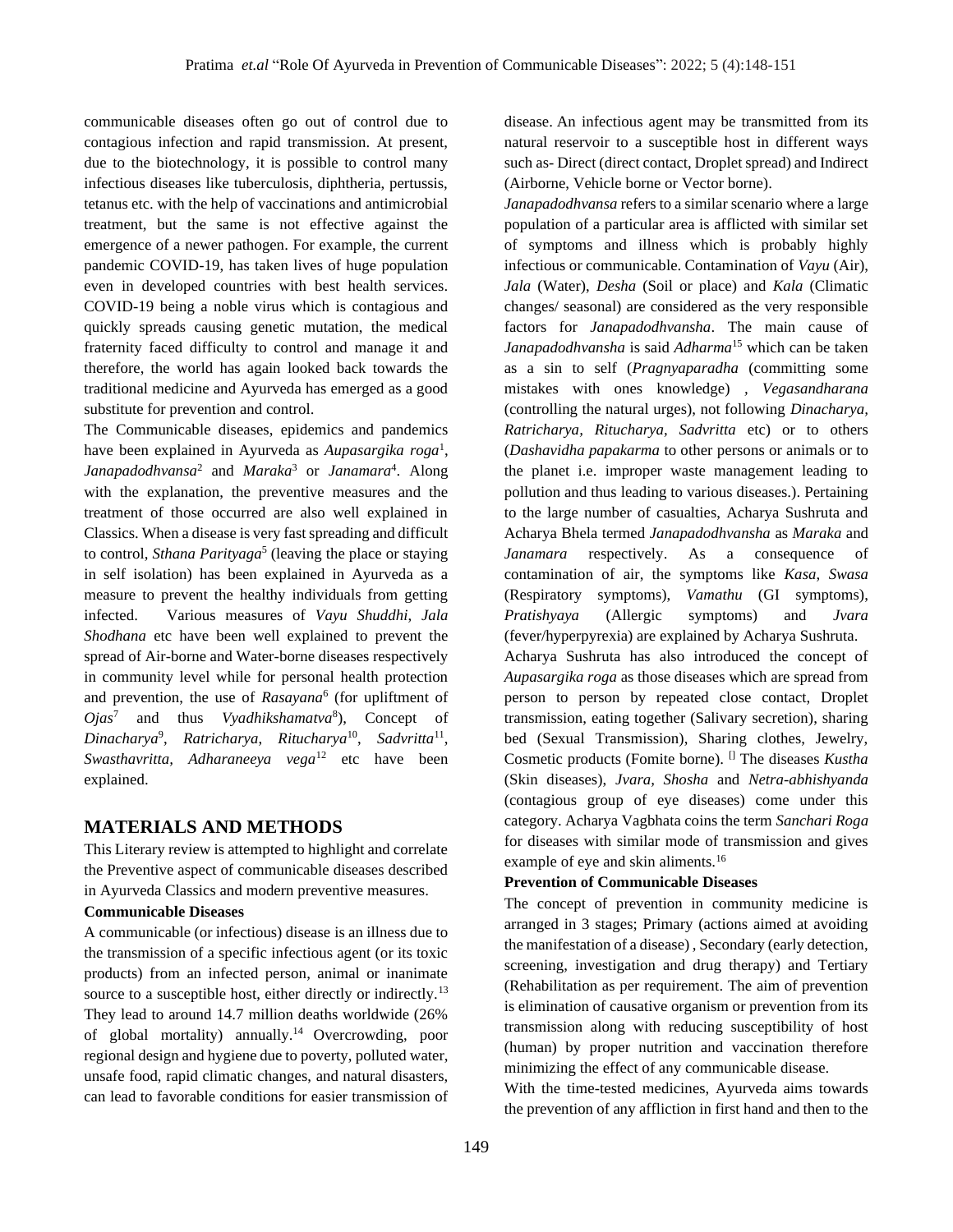treatment if any.<sup>17</sup> Ayurveda considers *Dhatu Samyata* (homeostasis) as a state of well being and advices one to always work upon it. Concept of *Ojas* and *Vyadhikshamatva* stand similar to that of host immunity as per Ayurveda. *Ojas* is the essence of all the *Dhatus* while *Vyadhikshamatva* is the defense mechanism of body-*Vyadhi Utpada pratibandhakatvam* (first line of defense) and *Vyadhi Bala virodhitvam* (second and third line of defense). *Hitahara-vihara* (proper food and activities), *Rasayana*, *Sarvarasa abhyasa* (taking all tastes), *Hemanta Ritu* (winter season), *Madhya vaya* (Adult age), routinely followed daily and seasonal regimens (*Dinacharya* and *Ritucharya*), *Ritu-anusara Shodhana* etc. are said to enhance ones *Ojas* and *Vyadhikshamatva*.

The idea of *Vikaravighatakara bhava* is about the factors responsible either for non-occurrence of disease, or for the affliction with minor symptoms and sufferings or delayed affliction.<sup>18</sup> Therefore *Nidana parivarjana* (avoidance of cause) is the foremost step in both prevention and management as eliminating organism (control of reservoir), Environmental protection (Safe food and drinking water) and interrupting the chain of transmission (Controlling vector, modifying behaviour and personal hygiene). Once the communicable disease is reported in the locality, Acharya Sushruta advocates the measures like *Sthana parityaga* (leaving the locality or isolating cases) and *Shanti karma* etc for mental, spiritual and social wellbeing. Acharya Charaka suggests *Panchakarma, Rasayana prayoga*, *Sadvritta*, *Achara Rasayana*, *Brahmacharya palana* etc during *Janapadodhvansa* and *Sthana parityaga* as the last approach.

In case of *Aupasargika roga*, *Nidana parivarjana* itself will be the preventive and first line of management as in any other diseases the other being treatment as per disease. Moreover, maintaining personal hygiene through *Snana*, etc., adequate nourishment through (Balanced diet), through *Sadvritta palana*, *Brahmacharya* and *Rasayana sevana* (intake of rejuvenation medications and therapy) in the form of *Ajasrika, Naimittika* and *kamya rasayana*, one can prevent and overcome *Aupasargika roga.* 

# **DISCUSSION**

The emerging and re-emerging nature of infectious agents have always been a threat to humans. The occurrence of epidemics, pandemics etc is unforeseen therefore we normally are not prepared to take those leading to devastating social and economic disruption. It takes time to discover and develop vaccines and treatment for any noble

infectious diseases but from our end, strengthening the host immunity, and preventing the environmental transmission can be done. *Rasayana* potentiates *ojas* or in other words boosts the immune system, for example, it has been proved through various researches that intake of *Amalki, Pippali, Haritaki, Shilajatu* increases gamma globulins leading to increase in nonspecific resistance.<sup>19</sup> Therefore, use of such *Rasayanausadhis*, implementation of *Yoga* and *Pranayama* into daily regimen and intake of healthy food and drinks need to be done. The appropriate lifestyle right from *Brahma muhurta uttisthet* (early rise from bed) to sleep at second *prahara* of *ratri* (early to bed and early to rise) is extremely beneficial in maintenance of healthy status.

### **CONCLUSION**

The main motive of any branch of medicine is to benefit the mankind. The conventional system of medicine which deals with post affliction has also given a special place for preventive aspect. The holistic science, Ayurveda accepts prevention as the first and cure as the second objective. Ayurveda not only implements pharmacological means but also non pharmacological ways like *Yoga, pranayama*, lifestyle improvement, and *Sadvritta* for psychological, spiritual and social well-being. The concepts like *Sutikagara* (post partum ward), *sthanaparityaga* are the ways of self-isolation to break the chain of transmission. Among the four factors responsible for the development and transmission of infectious agent, *Ritu* (the favorable season) may not be under our control but *Kshetra* (Host body) can be made less susceptible by the measures told in Ayurveda. *Ambu*(Reservoir) can be destroyed by *Vayu, Jala* etc *Shuddhi* measures and *Beeja (*spores*)* can be removed by screening, isolating and treating any cases. Ayurveda thus needs to be implemented for "*Swasthasya swasthya Rakshanam, Aturasya vikara prashamanam*".

# **Acknowledgements:- Nil Conflict of Interest – None Source of Finance & Support – Nil**

### **ORCID**

*Pratima Paudel* <https://orcid.org/> 0000-0002-7847-9483

# **REFERENCES**

1. Shastri AD, Sushruta Samhita with Ayurveda Tattva Sandipika Commentary by, Nidana Sthana, Chapter 5